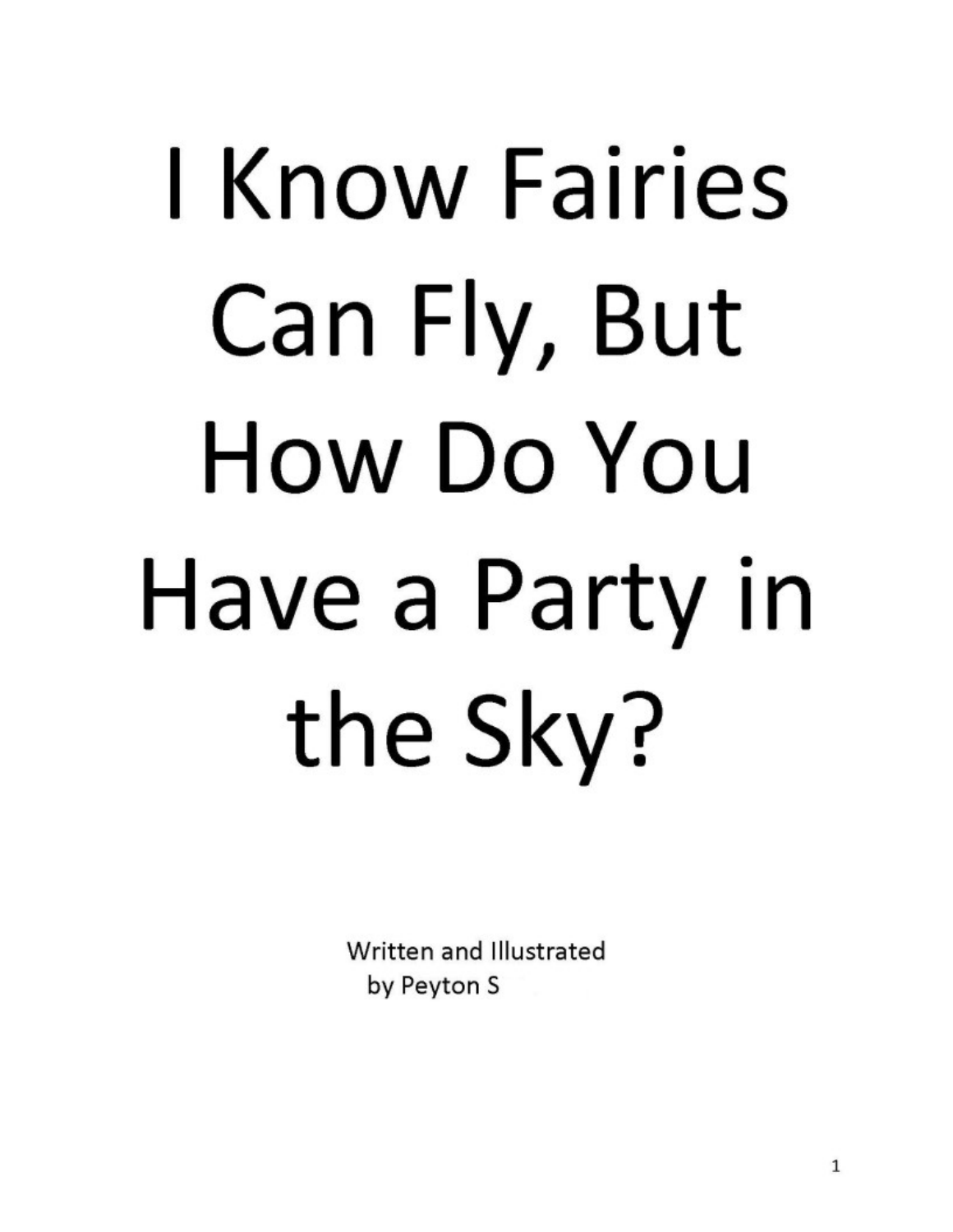One day Leah was getting the mail and she saw an invitation. It said, "Sky Party at 3192 Elf Street. When the sun goes down.

You are when the Invited<br>to the Sun goes down. SKY<br>Par from emma.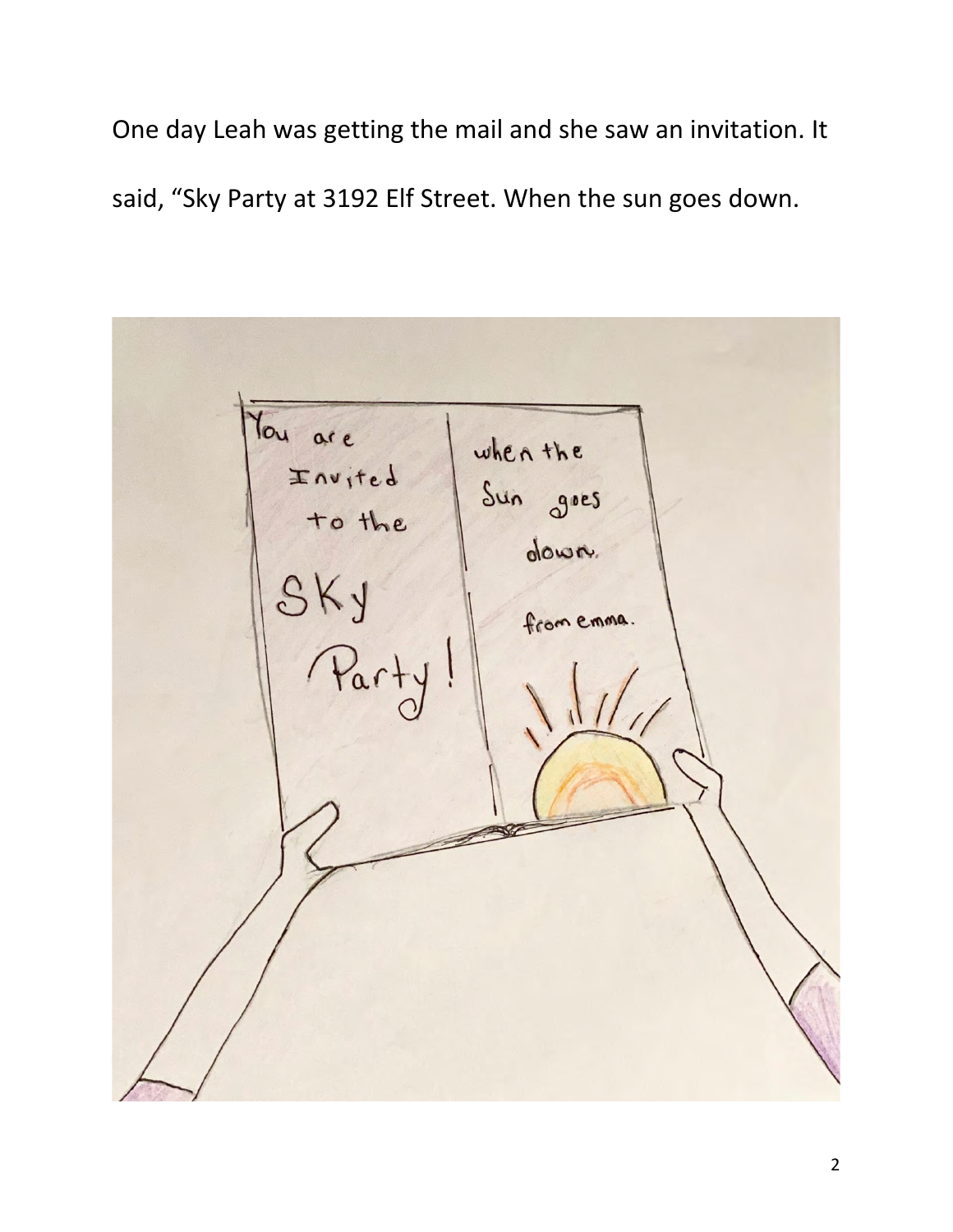Leah loves parties. They were her favorite.

"A sky party must be like a normal party, but in the sky," Leah thinks to herself.

I know fairies can fly, but how do you have a party in the sky? Leah put on a glow in the dark dress and used her magic to put some glitter on her wings. Then she headed to the party. When she got there, she looked up and everyone looked upset.

"Why are you all sad?" Leah asks.

"We are all tangled up in the decorations. Can you help us please!" Emma yells.

"Sure!" Leah replied.

"And, we can't get the table and chairs in the sky!" Emma added.

"Well, what have you all tried?" Leah asked.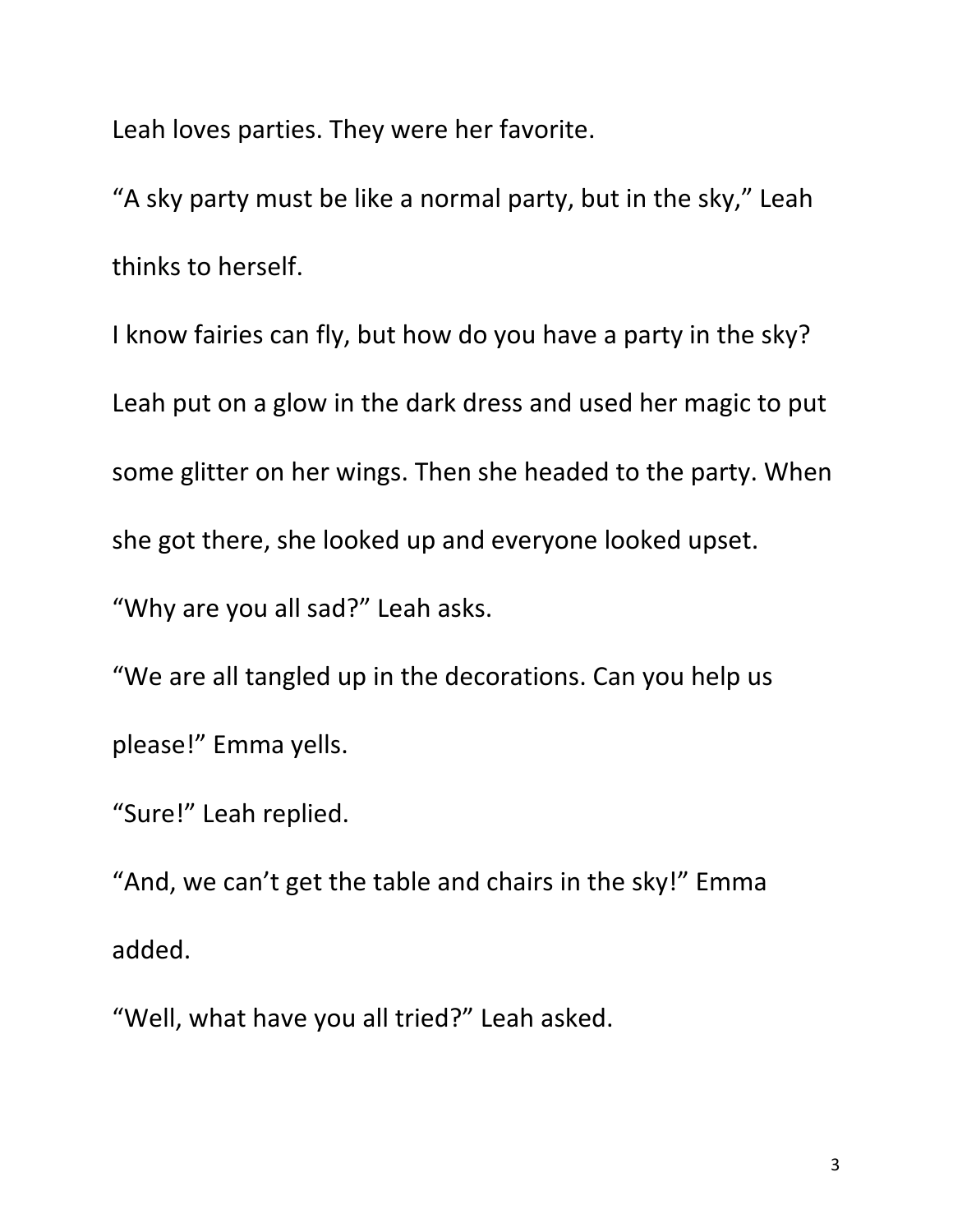First, Zoey decided to get a big fan to put under the table and chairs. That was a windy mess.

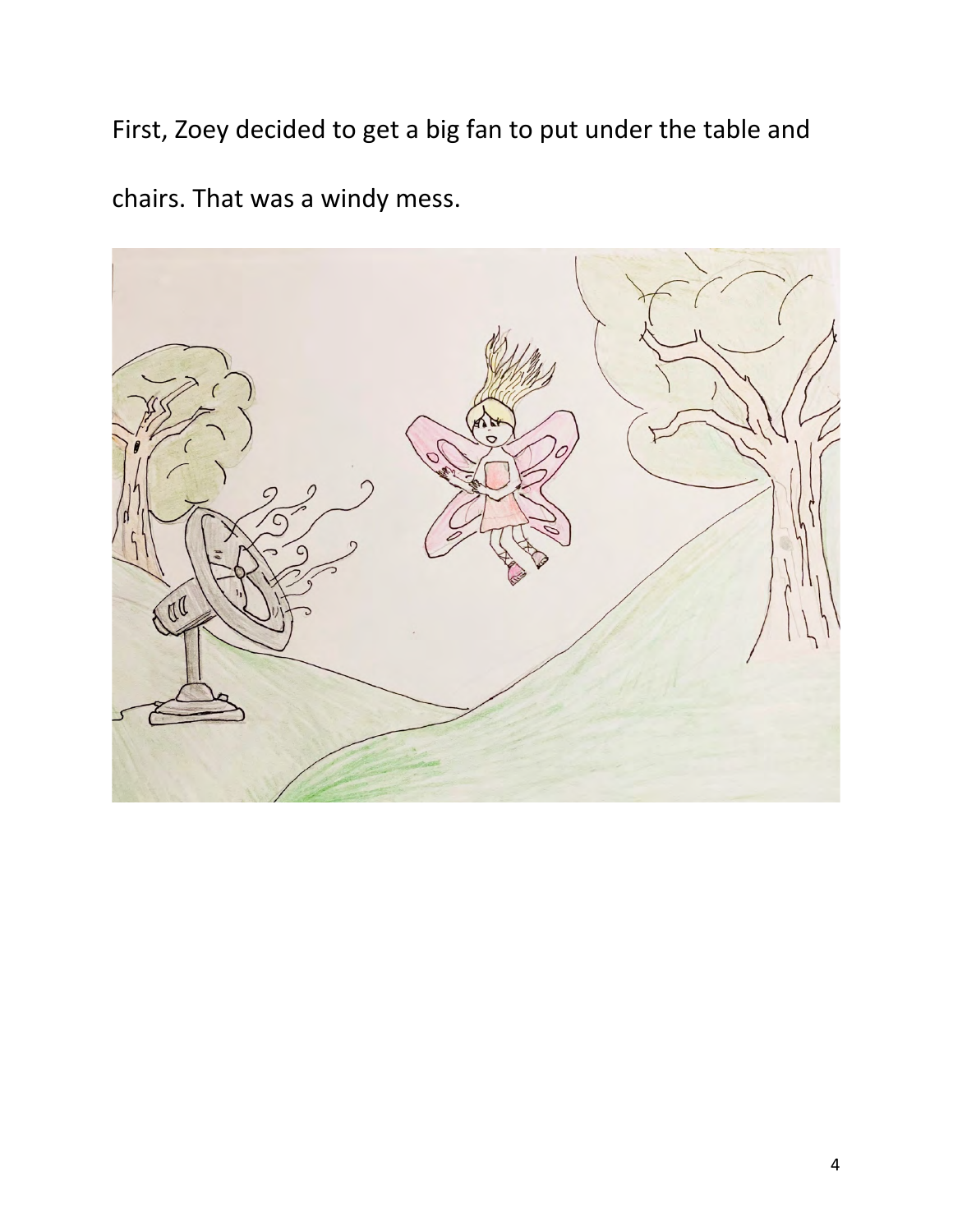Next, Mia tied them to the trees, but the string was too thin and it snapped.

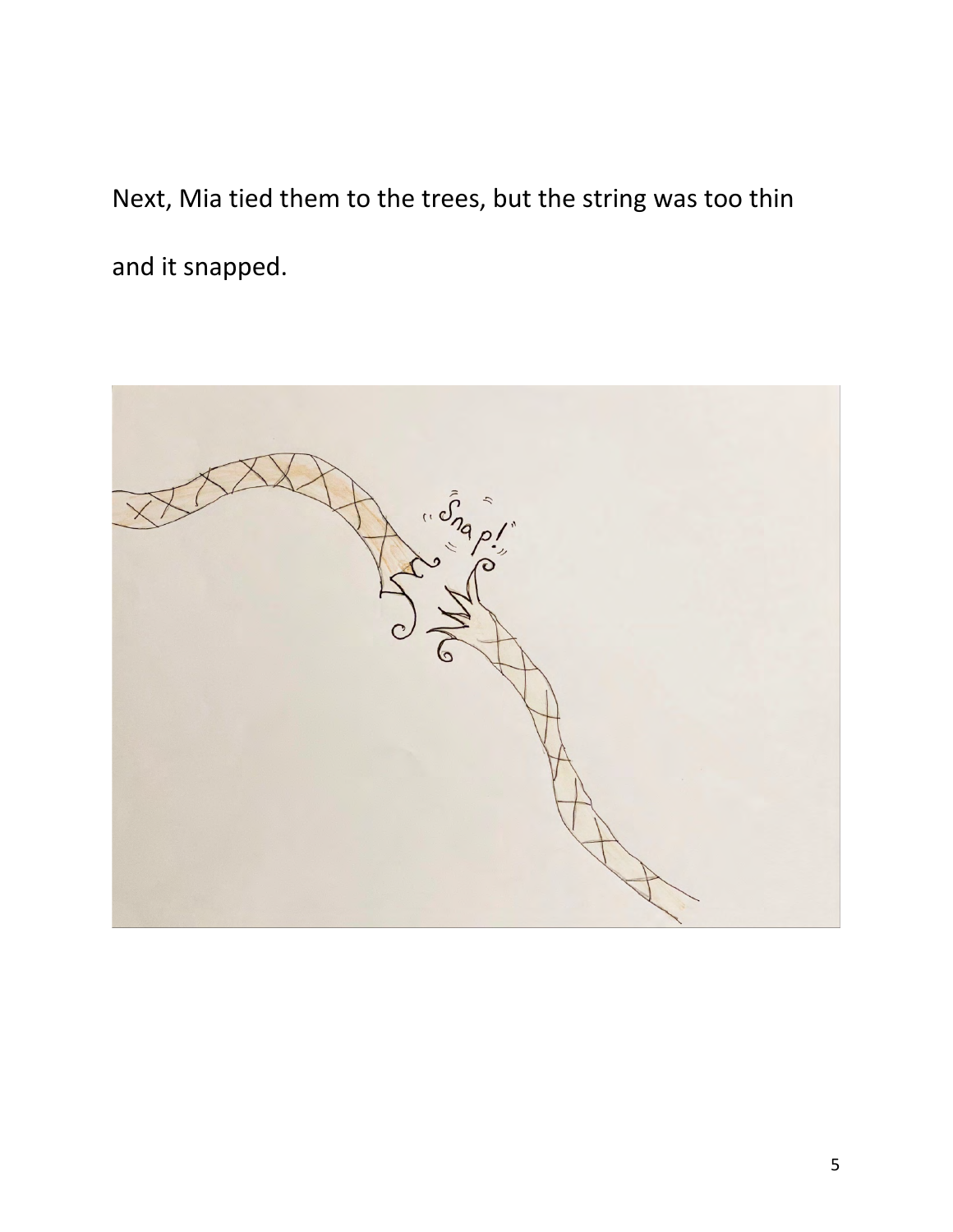Then, Brooke got balloons with helium inside and tied them to

the table and chairs, but they flew away!

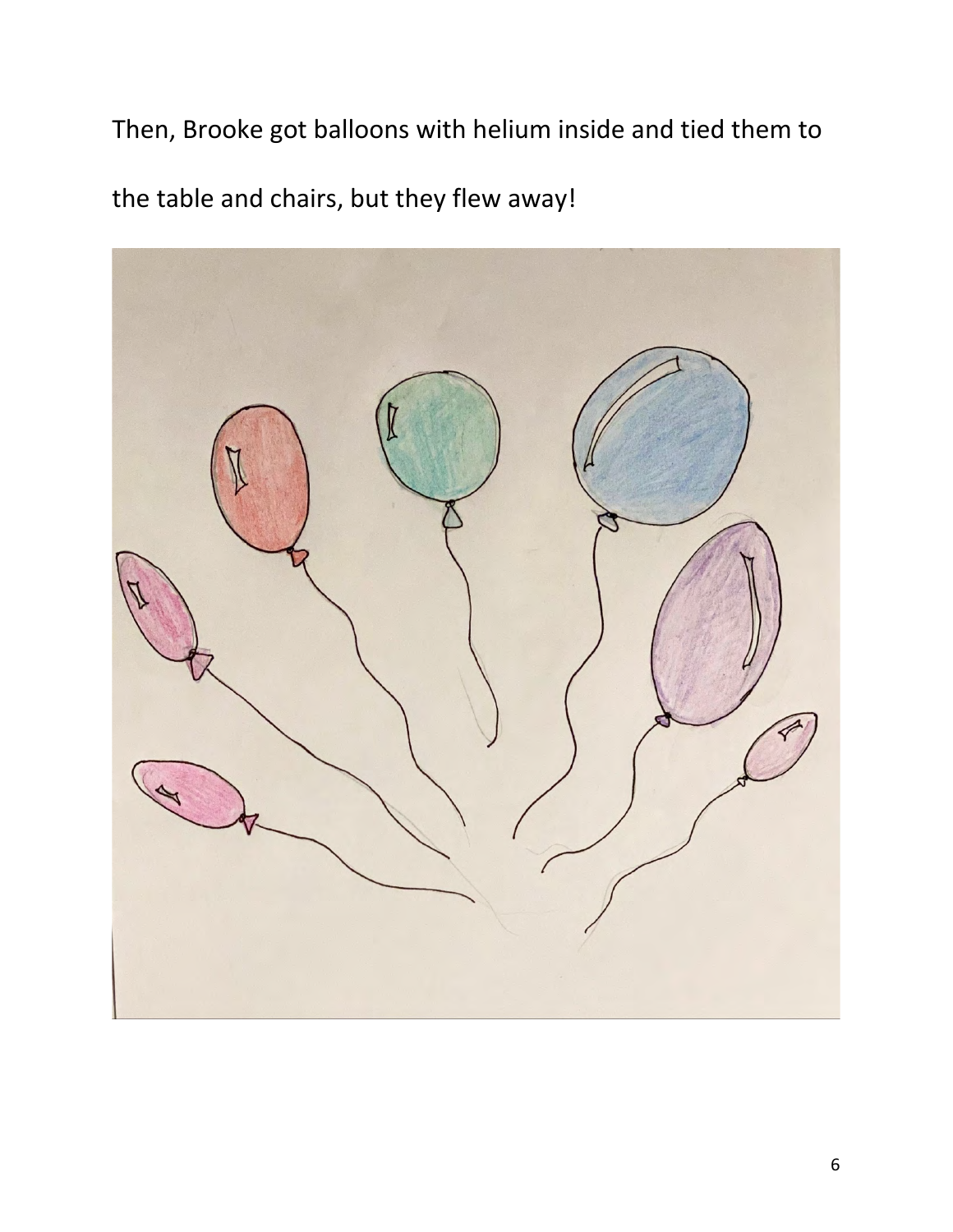I know fairies can fly, but how do you have a party in the sky? Then, Leah had a thought, "With all of our magic combined, it might just be enough!"



So that is what they did, and it worked!